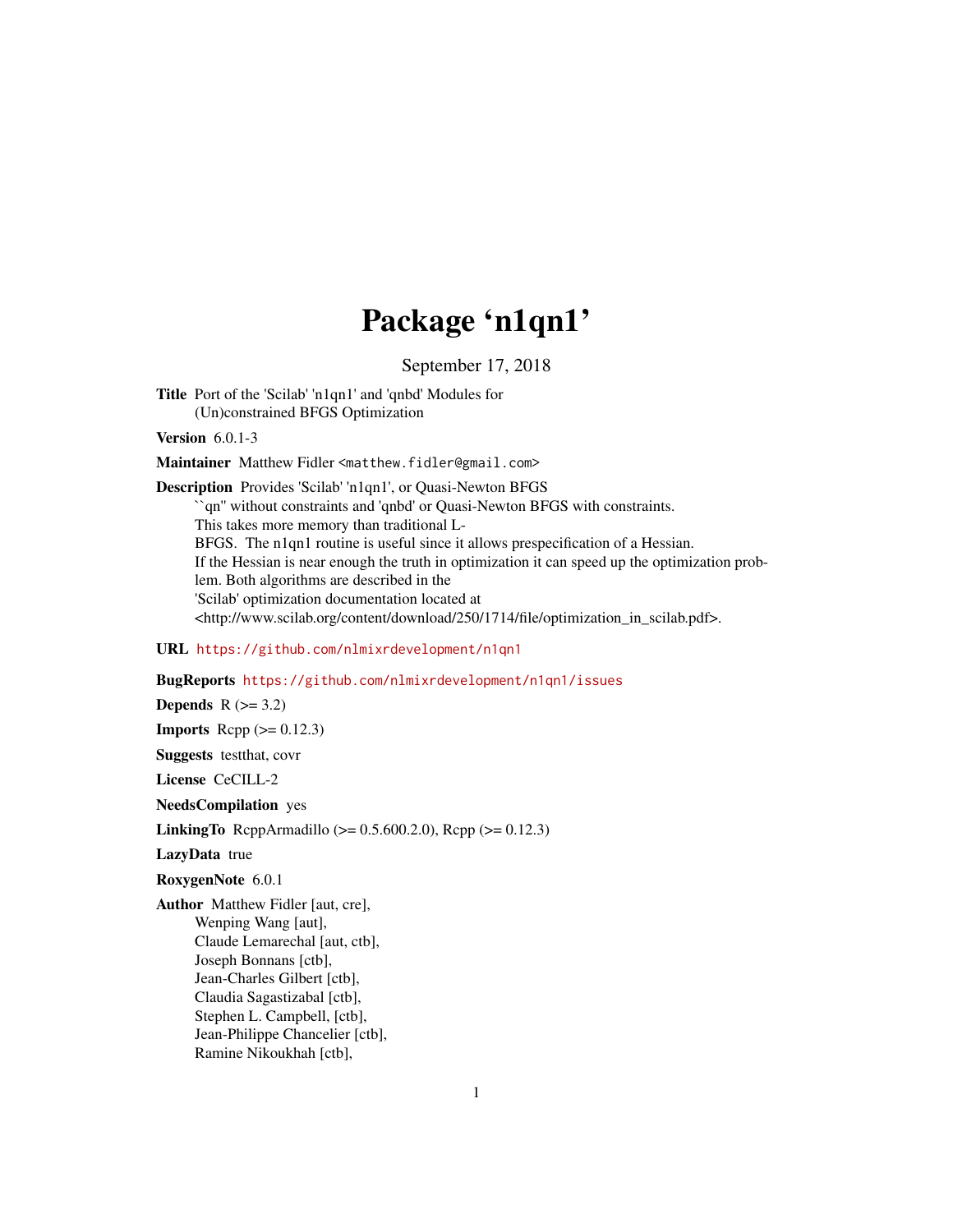```
Dirk Eddelbuettel [ctb],
Bruno Jofret [ctb],
INRIA [cph]
```
Repository CRAN Date/Publication 2018-09-17 09:00:03 UTC

### R topics documented:

#### **Index** [6](#page-5-0) **6**

n1qn1 *n1qn1 optimization*

#### Description

This is an R port of the n1qn1 optimization procedure in scilab.

#### Usage

```
n1qn1(call_eval, call_grad, vars, environment = parent.frame(1), ...,
 epsilon = .Machine$double.eps, max_iterations = 100, nsim = 100,
  imp = 0, invisible = NULL, zm = NULL, restart = FALSE,
  assign = FALSE, print.functions = FALSE)
```
#### Arguments

| call_eval       | Objective function                                                                                              |
|-----------------|-----------------------------------------------------------------------------------------------------------------|
| call_grad       | <b>Gradient Function</b>                                                                                        |
| vars            | Initial starting point for line search                                                                          |
| environment     | Environment where call_eval/call_grad are evaluated.                                                            |
| $\cdots$        | Ignored additional parameters.                                                                                  |
| epsilon         | Precision of estimate                                                                                           |
|                 | max_iterations Number of iterations                                                                             |
| nsim            | Number of function evaluations                                                                                  |
| imp             | Verbosity of messages.                                                                                          |
| invisible       | boolean to control if the output of the minimizer is suppressed.                                                |
| Zm              | Prior Hessian (in compressed format; This format is output in c. hess).                                         |
| restart         | Is this an estimation restart?                                                                                  |
| assign          | Assign hessian to c.hess in environment environment? (Default FALSE)                                            |
| print.functions |                                                                                                                 |
|                 | Boolean to control if the function value and parameter estimates are echoed<br>every time a function is called. |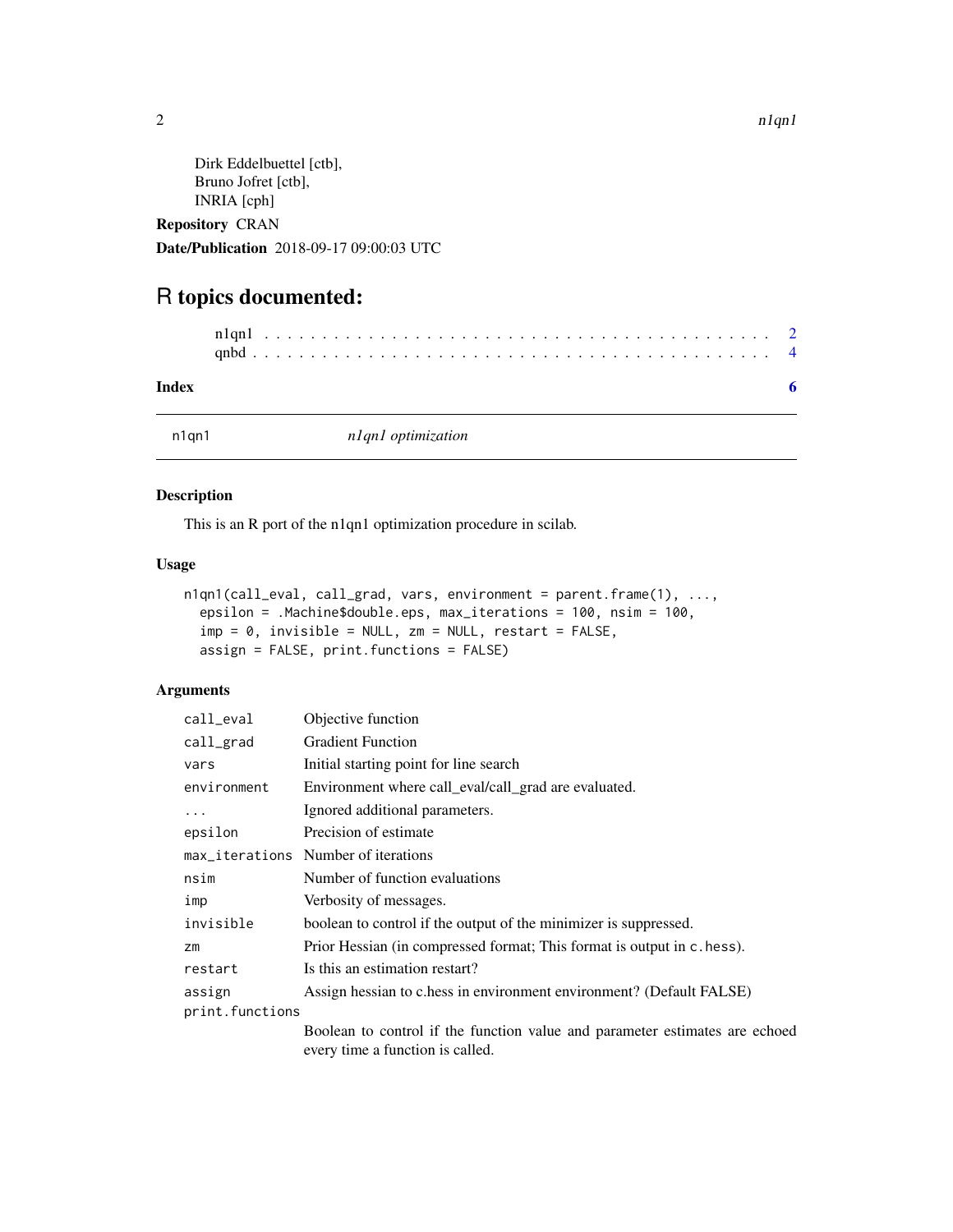#### $n1qn1$  3

#### Value

The return value is a list with the following elements:

- value The value at the minimized function.
- par The parameter value that minimized the function.
- H The estimated Hessian at the final parameter estimate.
- c.hess Compressed Hessian for saving curvature.
- n.fn Number of function evaluations
- n.gr Number of gradient evaluations

#### Author(s)

C. Lemarechal, Stephen L. Campbell, Jean-Philippe Chancelier, Ramine Nikoukhah, Wenping Wang & Matthew L. Fidler

#### Examples

```
## Rosenbrock's banana function
n=3; p=100
fr = function(x){
    f=1.0
    for(i in 2:n) \{f=f+p*(x[i]-x[i-1]**2)**2+(1.0-x[i])**2}
    f
}
grr = function(x){
    g = double(n)g[1]=-4.0*p*(x[2]-x[1]**2)*x[1]
    if(n>2) {
        for(i in 2:(n-1)) {
            g[i]=2.0*p*(x[i]-x[i-1]**2)-4.0*p*(x[i+1]-x[i]**2)*x[i]-2.0*(1.0-x[i])
        }
    }
   g[n]=2.0*p*(x[n]-x[n-1]**2)-2.0*(1.0-x[n])
   g
}
x = c(1.02, 1.02, 1.02)eps=1e-3
n=length(x); niter=100L; nsim=100L; imp=3L;
nzm=as.integer(n*(n+13L)/2L)
zm=double(nzm)
(op1 <- n1qn1(fr, grr, x, imp=3))
```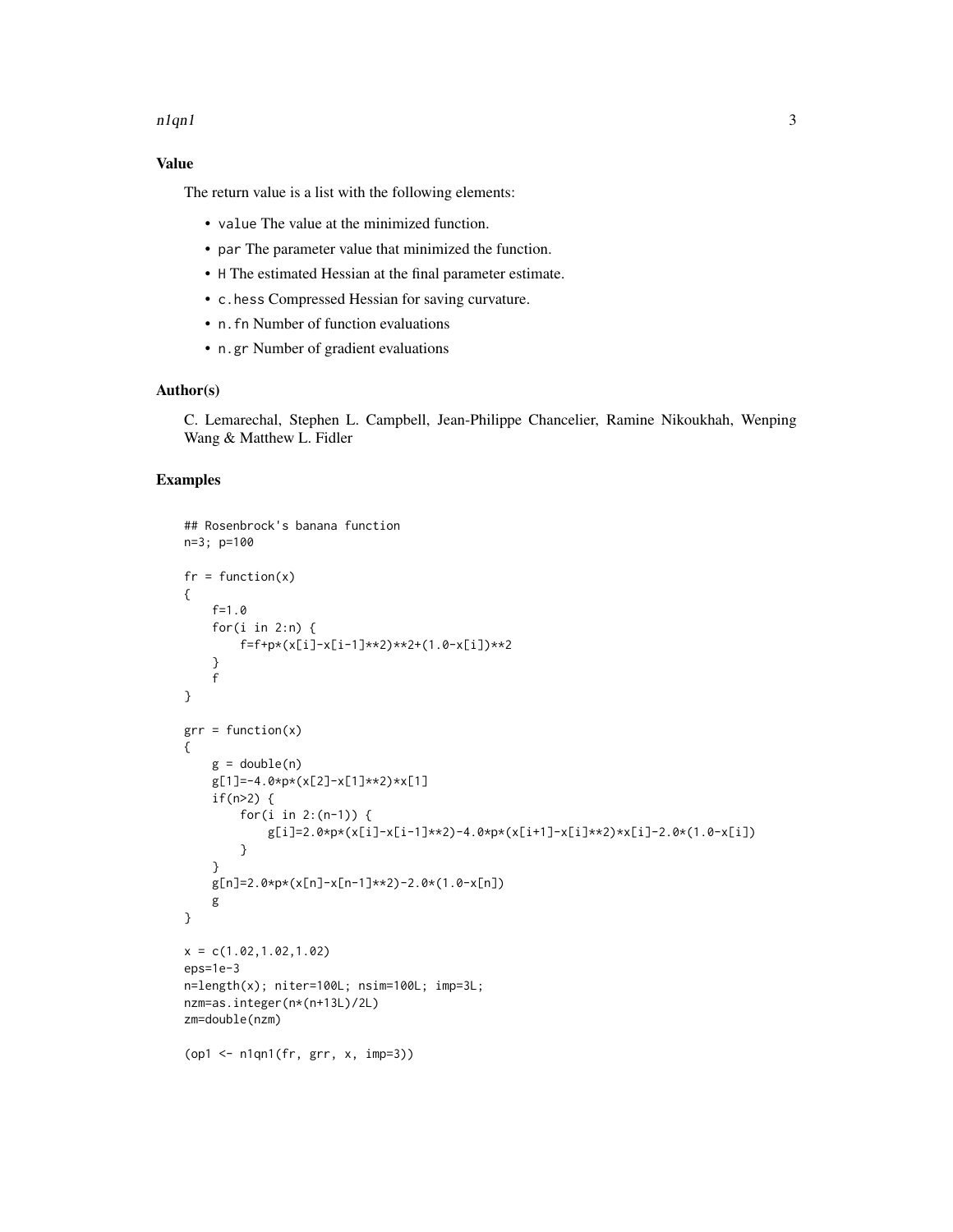<span id="page-3-0"></span>## Note there are 40 function calls and 40 gradient calls in the above optimization

```
## Now assume we know something about the Hessian:
c.hess \leq c(797.861115,-393.801473,
            -2.795134,
            991.271179,
            -395.382900,
            200.024349)
c.hess \leq c(c.hess, rep(0, 24 - length(c.hess)))
(op2 <- n1qn1(fr, grr, x,imp=3, zm=c.hess))
## Note with this knowledge, there were only 29 function/gradient calls
(op3 <- n1qn1(fr, grr, x, imp=3, zm=op1$c.hess))
## The number of function evaluations is still reduced because the Hessian
## is closer to what it should be than the initial guess.
## With certain optimization procedures this can be helpful in reducing the
## Optimization time.
```
qnbd *qnbd optimization*

#### Description

This is an R port of the qnbd which is a BFGS-B optimization procedure in scilab. (R has L-BFGS- $B)$ .

#### Usage

```
qnbd(par, fn, gr, lower = -Inf, upper = Inf,
 environment = parent.frame(1), zero = sqrt(.Machine$double.eps/7e-07),
 maxFn = 10000L, maxIt = 10000L, epsf = sqrt(.Machine$double.eps),
 epsg = sqrt(.Machine$double.eps), epsx = sqrt(.Machine$double.eps),
 print.functions = FALSE)
```
#### Arguments

| par   | Initial parameter estimate          |
|-------|-------------------------------------|
| fn    | Function                            |
| gr    | Gradient                            |
| lower | Lower Bound for optimization        |
| upper | <b>Upper Bound for optimization</b> |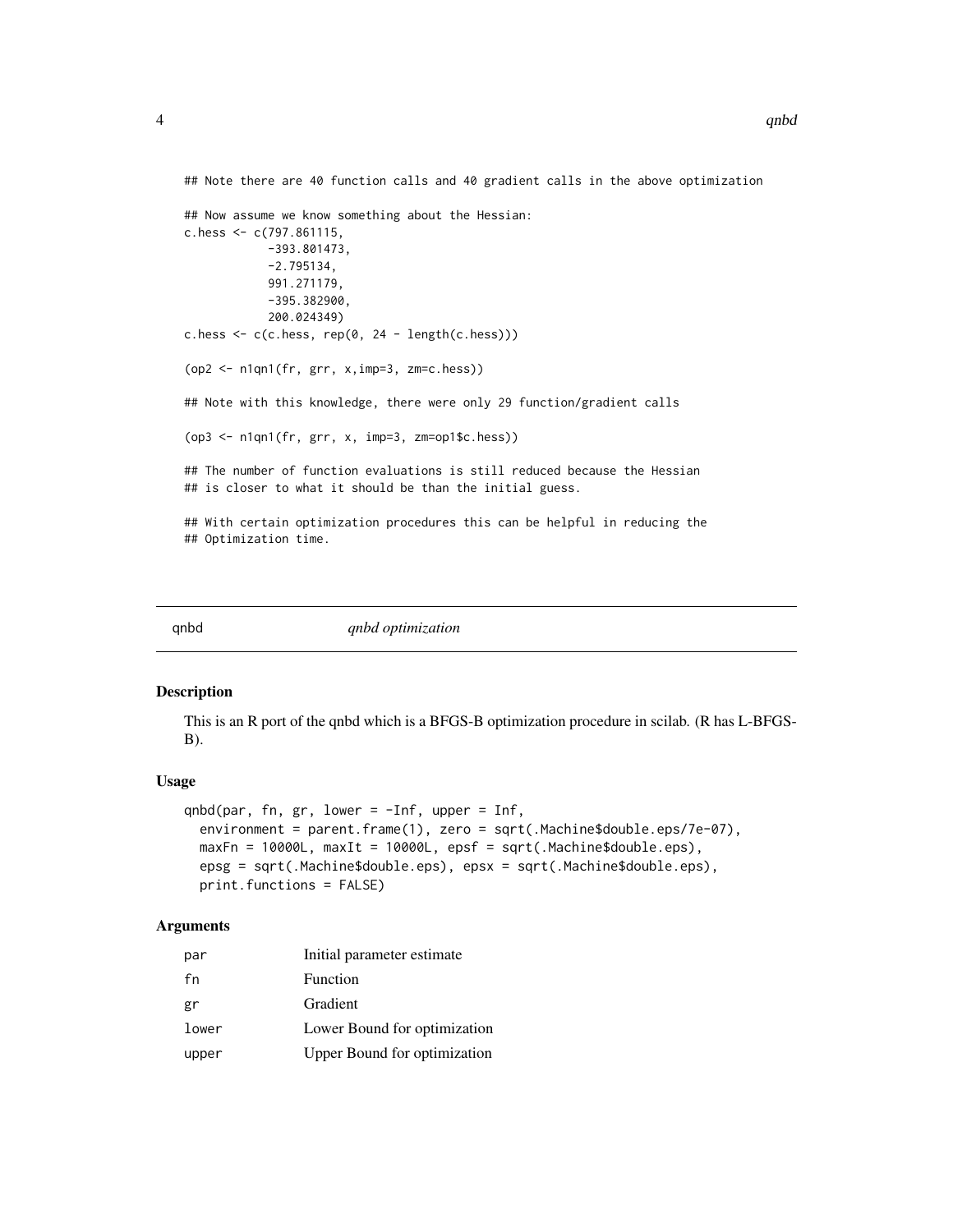$q$ nbd $5$ 

| environment     | Environment where call_eval/call_grad are evaluated.                                                            |
|-----------------|-----------------------------------------------------------------------------------------------------------------|
| zero            | Tolerance for Zero                                                                                              |
| maxFn           | Maximum function evaluations                                                                                    |
| maxIt           | Maximum iterations                                                                                              |
| epsf            | Function eps for exiting                                                                                        |
| epsg            | Gradient eps for exiting                                                                                        |
| epsx            | Parameter eps for exiting                                                                                       |
| print.functions |                                                                                                                 |
|                 | Boolean to control if the function value and parameter estimates are echoed<br>every time a function is called. |
|                 |                                                                                                                 |

#### Examples

```
## Rosenbrock's banana function
n=3; p=100
fr = function(x){
    f=1.0
    for(i in 2:n) {
        f=f+p*(x[i]-x[i-1]**2)**2+(1.0-x[i])**2
    }
    f
}
grr = function(x){
    g = double(n)g[1]=-4.0*p*(x[2]-x[1]**2)*x[1]
    if(n>2) {
        for(i in 2:(n-1)) {
            g[i]=2.0*p*(x[i]-x[i-1]**2)-4.0*p*(x[i+1]-x[i]**2)*x[i]-2.0*(1.0-x[i])}
    }
    g[n]=2.0*p*(x[n]-x[n-1]**2)-2.0*(1.0-x[n])
    g
}
x = c(1.02, 1.02, 1.02)op1 \leq qnbd(x, fr, grr)
```